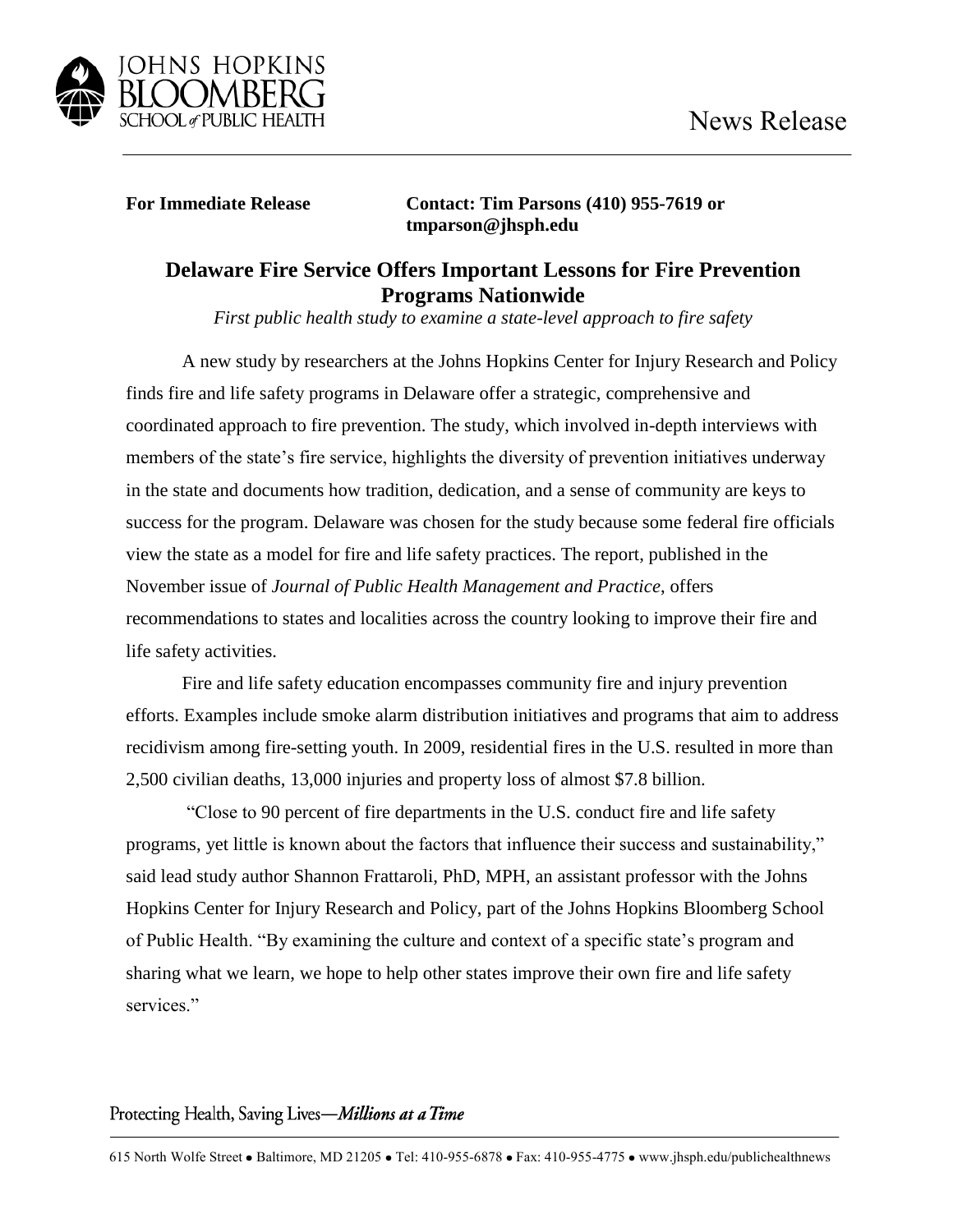Using the case study method, the researchers collected data from in-person key informant interviews, direct observation of fire prevention events, and relevant documents such as programmatic materials. Key informants included members of the Delaware Volunteer Firemen's Association (DVFA), local fire chiefs, and representatives from the State's Fire Marshal's Office.

"Of the characteristics that emerged about the Delaware fire service's approach to prevention, a sense of community was perhaps the strongest theme," said Andrea Gielen, ScD, a co-author of the study and the director of the Johns Hopkins Center for Injury Research and Policy. Many of those interviewed reported their involvement with Delaware's various communities as essential to the effectiveness of their work. "We learned that partnerships with schools, the media and local business are integral to expanding the reach of fire safety and prevention programs throughout the state. This finding is of particular importance given the impact of the nation's economic woes on fire service budgets."

The researchers also examined the extent to which Delaware fire service professionals are engaged in policy advocacy efforts, such as hosting legislative appreciation events. "With several promising fire prevention policy initiatives gaining momentum, including efforts to expand residential sprinkler requirements, it's important to consider how the fire service can work with public health professionals to advance such policy efforts," stated Frattaroli. "I firmly believe these efforts could benefit from greater coordination between public health and fire service advocates. Public health professionals should consider the steps necessary to advance this approach."

Additional authors of "Fire Prevention in Delaware: A Case Study of Fire and Life Safety Initiatives" are Jennifer Piver-Renna (Army Institute of Public Health), Keshia Pollack (Johns Hopkins Center for Injury Research and Policy, Johns Hopkins Bloomberg School of Public Health), and Van M. Ta (San Jose State University).